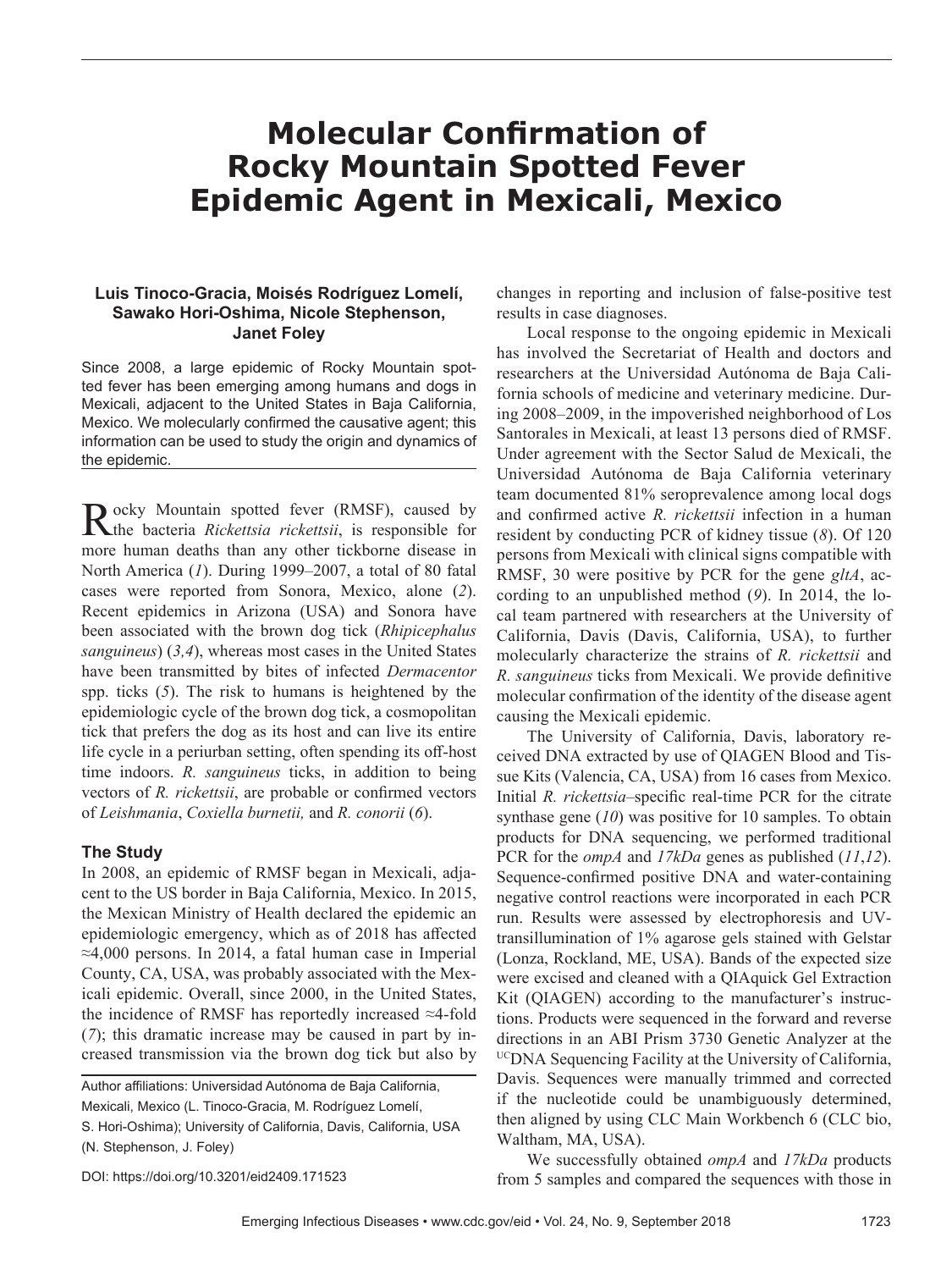#### **DISPATCHES**

the GenBank database by using BLAST (http://blast.ncbi. nlm.nih.gov/Blast.cgi). For *ompA,* the resulting 472-bp amplicons from the 5 products from Mexicali were 100% similar. For this gene, numerous accessions in GenBank also have 100% homology with 100% coverage, including strains Sheila Smith, Hauke, Hilo, Colombia, and Arizona. Sequences of *17kDa* spanned 206 bps and were also completely homologous among them. This gene did not differentiate to species but was 100% homologous with *R. rickettsii*, *R. parkeri*, and others in the database. Representative sequences from Mexicali were submitted to Gen-Bank (accession nos. KY689935 for *ompA* and KY824575 for *17kDa*).

Among sequence-confirmed samples, data were not available for 1 sample. The other 4 samples were collected in June, July, and September 2013 and April 2014. Two samples were from men (41 and 25 years of age) and 2 from women (18 and 29 years of age); all patients had dogs with ticks. Signs and symptoms were fever and headache for all; for 1 patient, a rash and convulsions also developed. The 2 men died and the 2 women survived with treatment. All patients had home addresses in various parts of Mexicali, including central west, southwest, and southeast bordering agricultural land. Clinical data were not available for patients for whom samples were considered PCR positive but not sequence confirmed, although inclusion of such clinical data and risk factors could bias interpretation if they were false positive or only weakly positive.

### **Conclusions**

The RMSF epidemic in Mexicali has not been contained and may be spreading to other parts of Baja California and into the United States. More data are needed before we can understand why this epidemic emerged, where the specific areas of high risk for exposure to infected ticks are located, and whether the particular *R. rickettsii* strain or relationship with this *R. sanguineus* tick strain is likely to be particularly invasive or virulent. Pockets of RMSF have occurred in Mexico since at least 1947, when cases attributable to the brown dog tick in Sonora, Sinaloa, Coahuila, and Durango were described (*13*). Given the very limited phylogeographic resolution available for *R. rickettsii* in many of the commonly used PCR products (*14*), it is not known whether the bacteria in the Mexicali epidemic originated from Sonora or more distantly. Next steps include obtaining a culture of the bacteria from Mexicali, studying bacterial virulence in vitro or in animal models, and assessing vector competence of the Mexicali *R. sanguineus* tick strain for *R. rickettsii.* Epidemiologic data on the spatial distribution and prevalence of infection in dogs are needed.

Aggressive intervention achieved partial and temporary resolution of the Arizona and Sonora epidemics,

which were localized and relatively small; these interventions included dog spay and neuter programs, treatment of houses against ticks, and use of a long-acting tick collar (Seresto; Bayer, Shawnee Mission, KS, USA) directly on the dogs (*15*). However, the dog collars were initially donated and are prohibitively expensive and not feasible for the scope of the Mexicali epidemic. This large epidemic in a major city will require a far greater and more creative public health response. Studying this epidemic offers an opportunity to understand the origin and dynamics of this epidemic and can inform response to emerging tickborne diseases in general.

#### **Acknowledgments**

We thank Zachary Villareal for laboratory support and Marian Fierro, Christopher Paddock, William Nicholson, and Michael Levin for logistical and scientific support.

Financial support was provided by the University of California Institute for Mexico and the United States.

### **About the Author**

Dr. Tinoco-Gracia is a research professor in the School of Veterinary Medicine at Universidad Autonoma de Baja California and director of the Laboratory of Veterinary Public Health Sciences. He studies zoonotic diseases of dogs and humans in Mexicali and leads community education programs of Universidad Autónoma de Baja California.

#### **References**

- 1. Biggs HM, Behravesh CB, Bradley KK, Dahlgren FS, Drexler NA, Dumler JS, et al. Diagnosis and management of tickborne rickettsial diseases: Rocky Mountain spotted fever and other spotted fever group rickettsioses, ehrlichioses, and anaplasmosis— United States. MMWR Recomm Rep. 2016;65(RR-1):1–44. http://dx.doi.org/10.15585/mmwr.rr6502a1
- 2. Álvarez-Hernández G, Roldán JFG, Milan NSH, Lash RR, Behravesh CB, Paddock CD. Rocky Mountain spotted fever in Mexico: past, present, and future. Lancet Infect Dis. 2017;17:e189– 96. http://dx.doi.org/10.1016/S1473-3099(17)30173-1
- 3. Nicholson WL, Paddock CD, Demma L, Traeger M, Johnson B, Dickson J, et al. Rocky Mountain spotted fever in Arizona: documentation of heavy environmental infestations of *Rhipicephalus sanguineus* at an endemic site. Ann N Y Acad Sci. 2006;1078:338–41. http://dx.doi.org/10.1196/annals.1374.065
- 4. Álvarez-Hernández G. La fiebre manchada de las Montañas Rocosas, una epidemia olvidada. Salud Pública de México. 2010;52:1–3.
- 5. Regan JJ, Traeger MS, Humpherys D, Mahoney DL, Martinez M, Emerson GL, et al. Risk factors for fatal outcome from Rocky Mountain spotted fever in a highly endemic area—Arizona, 2002– 2011. Clin Infect Dis. 2015;60:1659–66. http://dx.doi.org/10.1093/ cid/civ116
- 6. Dantas-Torres F. Biology and ecology of the brown dog tick, *Rhipicephalus sanguineus.* Parasit Vectors. 2010;3:26. http://dx.doi.org/10.1186/1756-3305-3-26
- Centers for Disease Control and Prevention. Rocky Mountain spotted fever—statistics and epidemiology [cited 2017 Aug 1]. https://www.cdc.gov/rmsf/stats/index.html